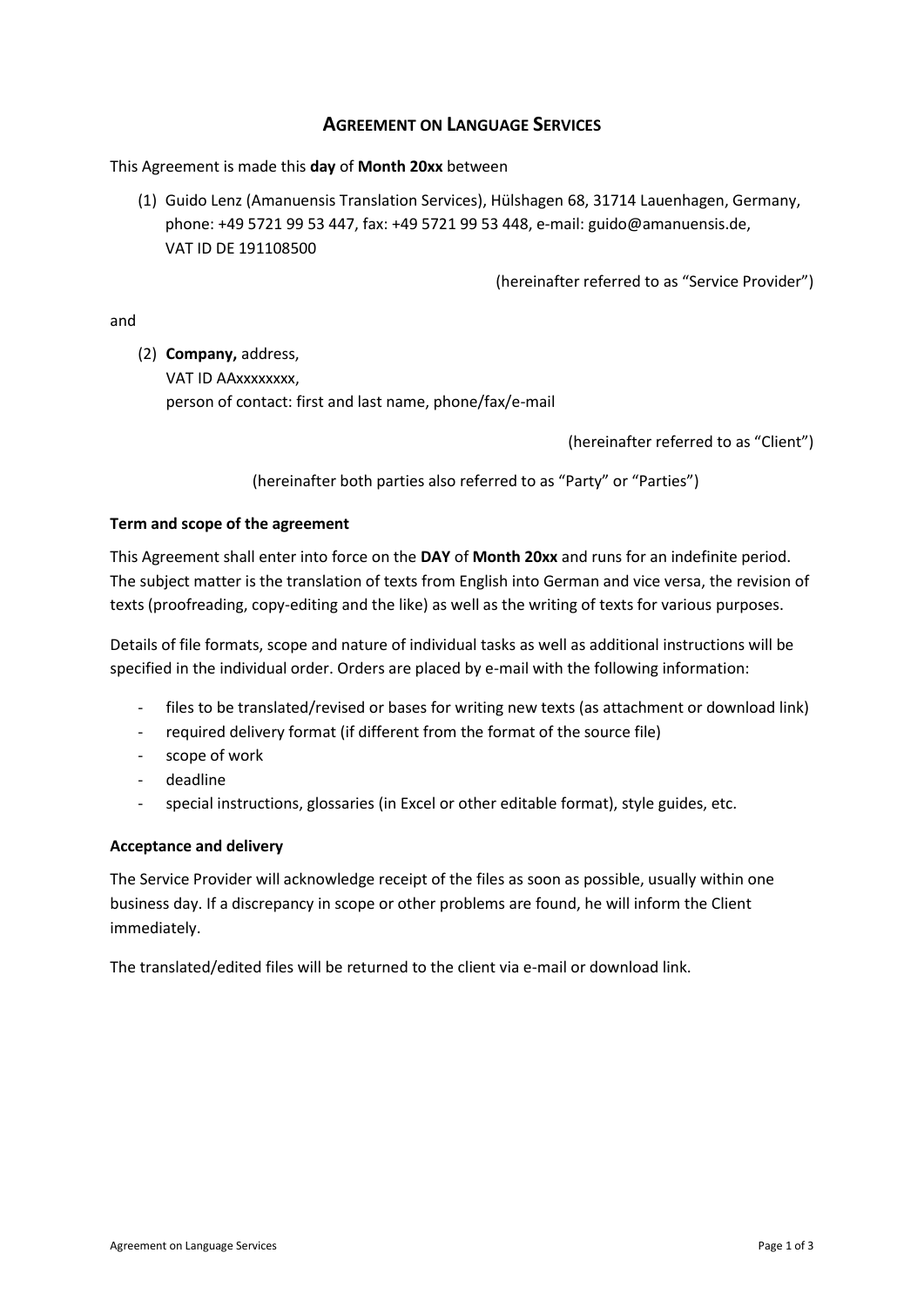# **Rates and payment**

Rates are detailed in Annex I. This annex can be changed by mutual agreement if necessary.

Payments are to be made within 14 days from the date of delivery or invoice to the following account:

IBAN: DE84 7905 0000 0220 2283 99, BIC: BYLA DE M1SWU, Sparkasse Mainfranken Würzburg, account holder: Amanuensis Translations Guido Lenz

Note for Clients within the EU (outside Germany): Steuerschuldner ist der Leistungsempfänger / Reverse Charge / TVA due par client

Note on non-taxable services for Clients outside the EU: Not taxable according to § 3a para. 3 sentence 4 German UStG.

All bank charges for payments shall be borne by the Client (OUR). For larger projects, advance and/or installment payments can be agreed upon in advance.

#### **Quality**

All work performed by the Service Provider on behalf of the Client shall be performed in good faith with reasonable care and skill in accordance with industry standards.

The service includes:

- translation, revision or text production
- quality check, consisting of consistency check and spell check in the Service Provider's translation tool
- incorporation of a quality control round provided by the client

The following services are not included in the agreed rate, but can be agreed on a project-by-project basis:

- DTP
- translation of images
- text extraction (from PDF files, image files, etc.)
- proofreading, editing, etc.
- four-eye corrections

The Client shall provide the Service Provider with feedback on all changes made, especially with regard to terminology. If the Client finds the provided service inadequate in any way, the Client shall immediately inform the Service Provider about this and specify the problems in detail so that the Service Provider can correct them.

#### **Subcontracting**

The Service Provider shall not subcontract the services without the prior written consent of the Client.